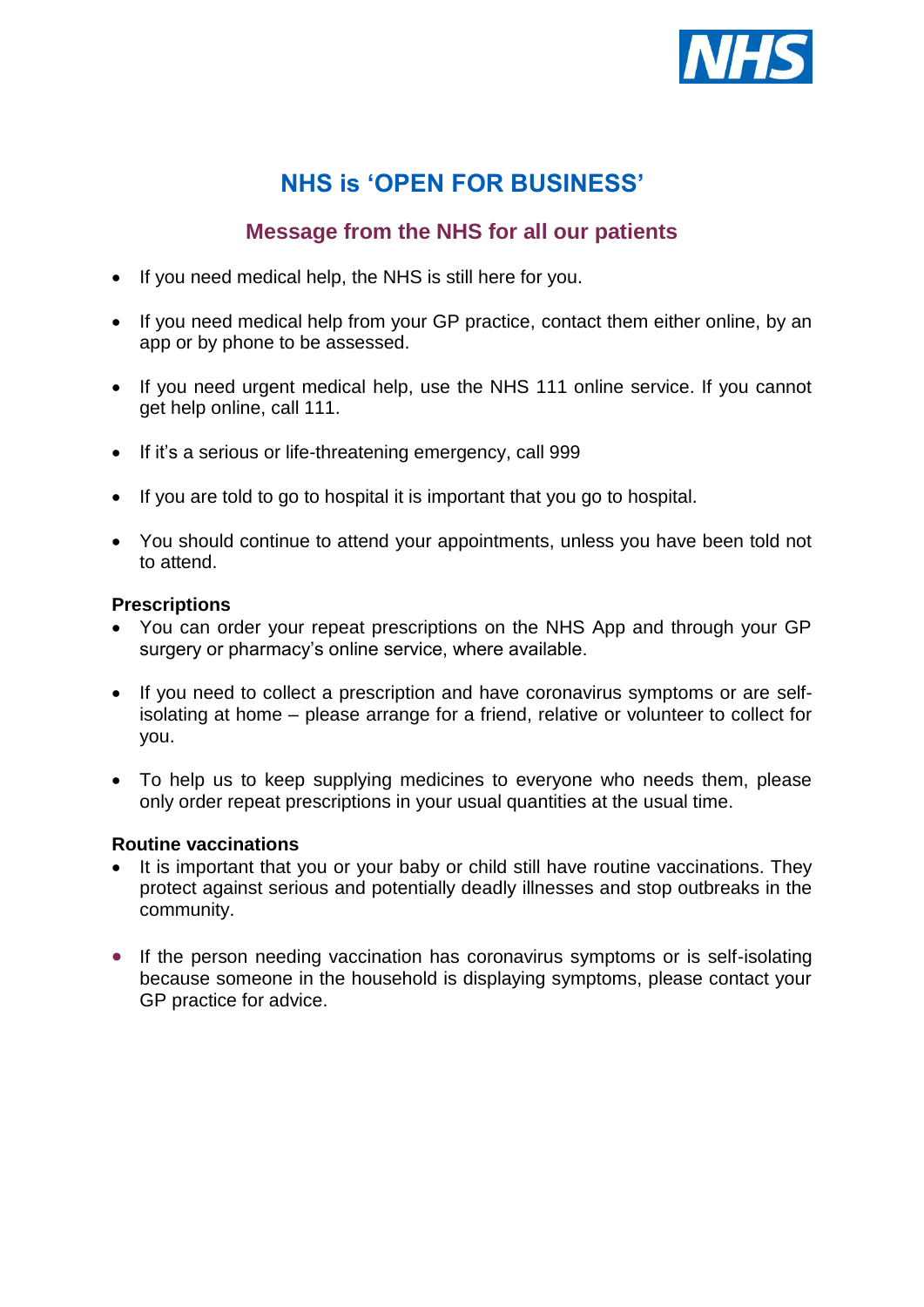# **Specific Advice and Guidance for patients any of the following health concerns.**

### **Cancer Patients**

- If you have a symptom that you are worried about, you must contact your GP Practice.
- Your clinician will discuss with you the benefits of starting or continuing your cancer treatment against the increased risks of contracting coronavirus.

# **Heart Attack Patients**

- If you think you or a family member are suffering with the symptoms of a heart attack you must dial 999 immediately.
- If you or a family member develop symptoms such as heavy or tight chest pain that may spread to your arms, neck or jaw, or make you breathless, sick, sweaty or light-headed and that doesn't go away, this could be caused by a heart attack. Dial 999 immediately.

#### **Stroke Patients**

- If you think you or a family member are suffering with the symptoms of a stroke you must dial 999 immediately.
- You can spot the symptoms of a stroke by using the FAST test:
	- **F**ace is the face drooping / fallen on one side? Can they smile?
	- **A**rms can they raise both arms and keep them there?
	- **S**peech is it slurred?
	- **T**ime to call 999 if you see any of the above signs

# **Pregnant Women**

- If you are pregnant it is important that you still attend your antenatal appointments and continue to seek advice from your midwife or maternity team.
- If you are worried about your health or the health of your unborn baby, please contact your midwife or maternity team.

#### **Parents of young children**

- If you are worried about the health of your baby or child, please call 111.
- If it's a serious or life-threatening emergency, call 999

#### **Mental Health**

- NHS is here to support your mental health during the coronavirus pandemic, as well as your physical health.
- If you are concerned about the mental health of your child, please contact your GP or check online self-referral options for under 18 years olds at: